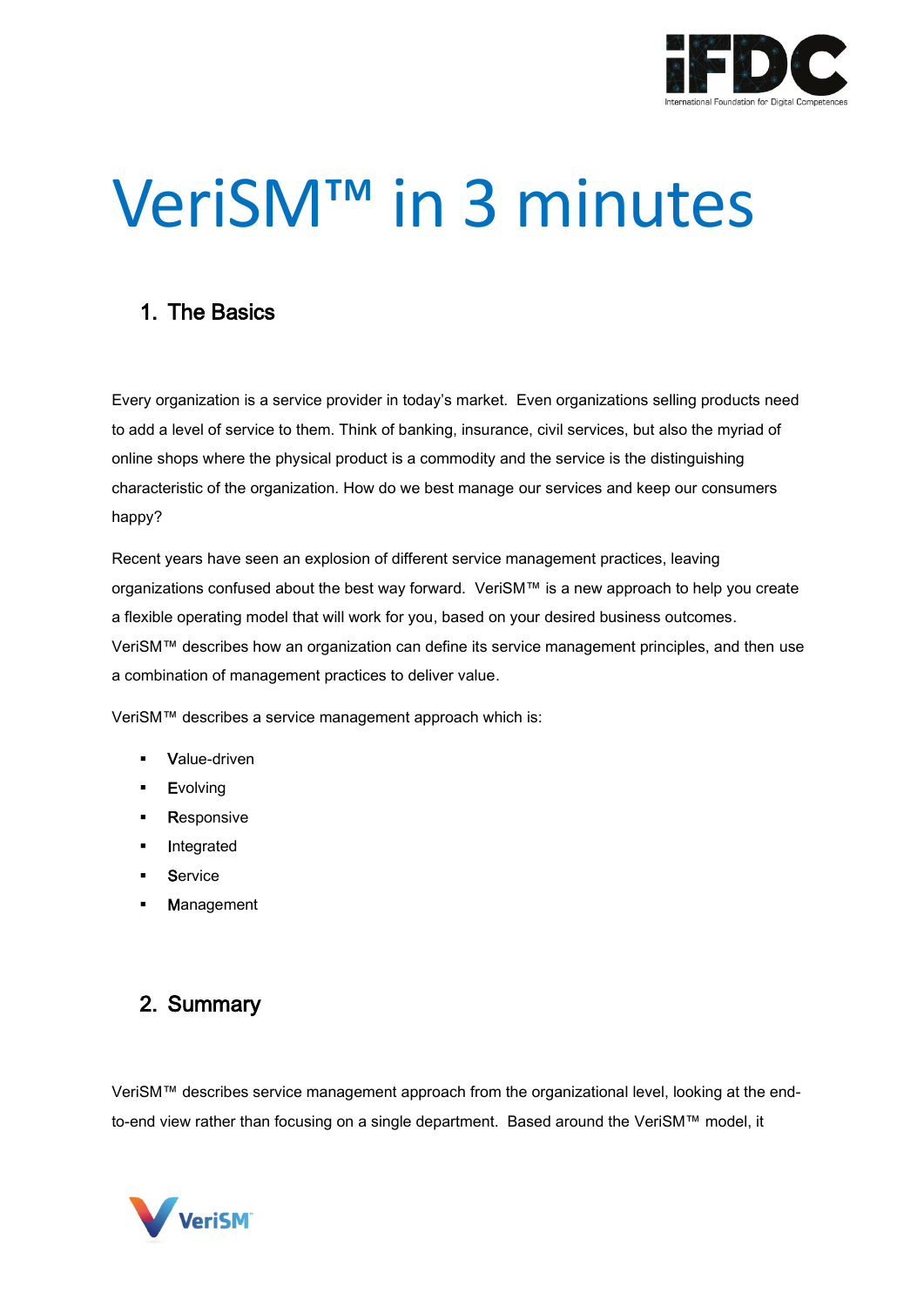

shows organizations how they can adopt a range of management practices in a flexible way to deliver the right product or service at the right time to their consumers.

VeriSM™ allows for a tailored approach depending upon the type of business you are in, the size of your organization, your business priorities, your organizational culture – and even the nature of the individual project or service you are working on.

Rather than focusing on one prescriptive way of working, VeriSM™ helps organizations to respond to their consumers and deliver value with integrated service management practices.

# 3. The VeriSM™ model

In the model, governance overarches every activity, keeping a strong focus on value, outcomes and the organization's goals.

Service management principles are then defined for the organization. These act as guardrails, to make sure that all products and services are aligned with the needs of the organization. Principles will be defined for areas including security, risk, quality and use of assets, and then communicated to all of the staff who are involved with the development and operation of products and services.

The unique element of the VeriSM™ model is the Management Mesh. This provides a flexible approach that can be adapted depending on the requirements for a particular product or service.



Figure 18 The VeriSM Model Source: VeriSM™ - A service management approach for the digital age

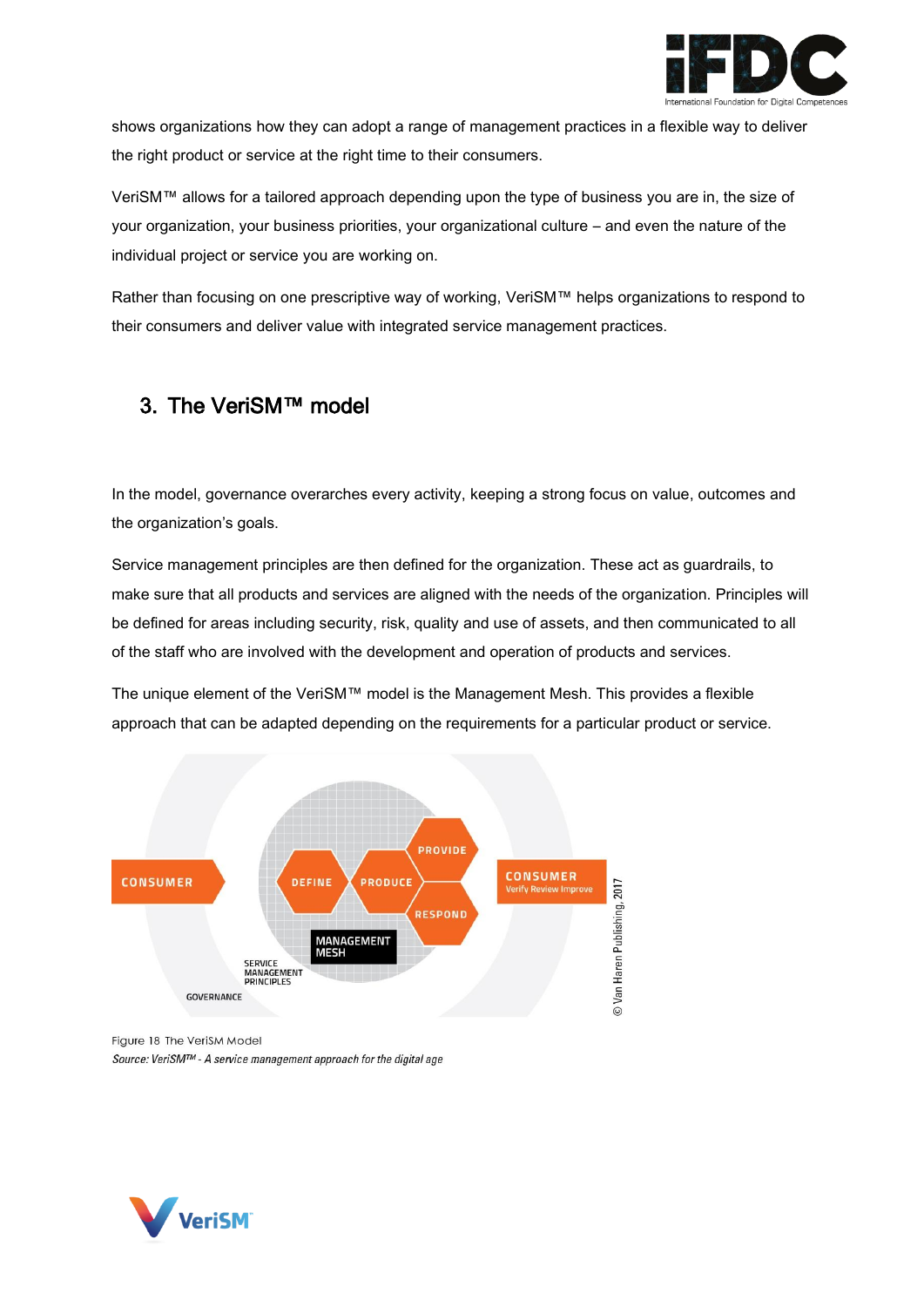

The Management Mesh includes:

- Resources
- **Environment**
- Emerging technologies
- Management practices

For each product or service, these areas are considered and the mesh is flexed where necessary.

Let's take an example. A bank wants to create a mobile application that will let users send money to their friends with just one click. The mesh for this product could include agile development practices to get rapid feedback about the new product. The bank can use its capabilities and work in innovative ways, but they must still recognise the service management principles associated with security and risk.

#### 4. Target Audience

VeriSM™ is essential reading for anyone who works with products and services. It will be of particular interest to:

- Managers who want to understand how to leverage evolving management practices
- **EXECT** Service owners and service managers who need to bring their skills up to date and understand how service management has changed
- Executives who are accountable for effective service delivery
- **·** IT professionals
- Graduates and undergraduates who will be joining organizations and who need to understand the principles of service management
- Everyone within a service organization